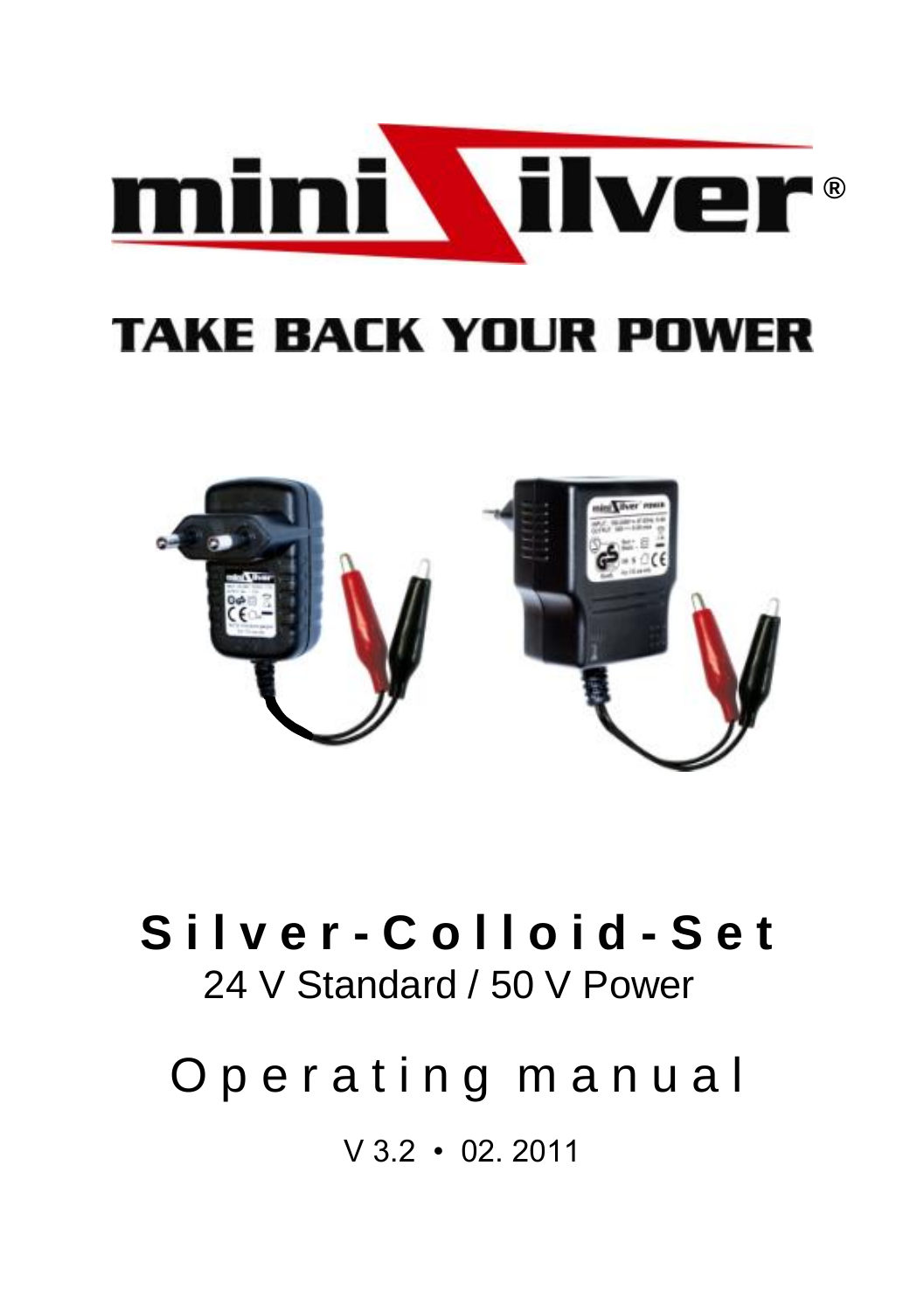Congratulations for purchasing the **miniSilver®** -Set, which is suitable for timesaving and economic making of colloidal silver with tap-, distilled or reverse osmosis filtered water (a suitable reverse osmosis mini-filter you can find at www.watermaker.biz).

# **Scope of delivery miniSilver®**

 $\bullet$  2 Pieces silver wires (99.99% silver, 90mm length, 2mm  $\varnothing$ ) 2 rubberrings, packed in plastic tube



● Wireholder made of plexiglass



● Wall power supply with alligator clips (Output voltage: **24/50 Volts** DC, Power: **4,8/15 Watt max.)**

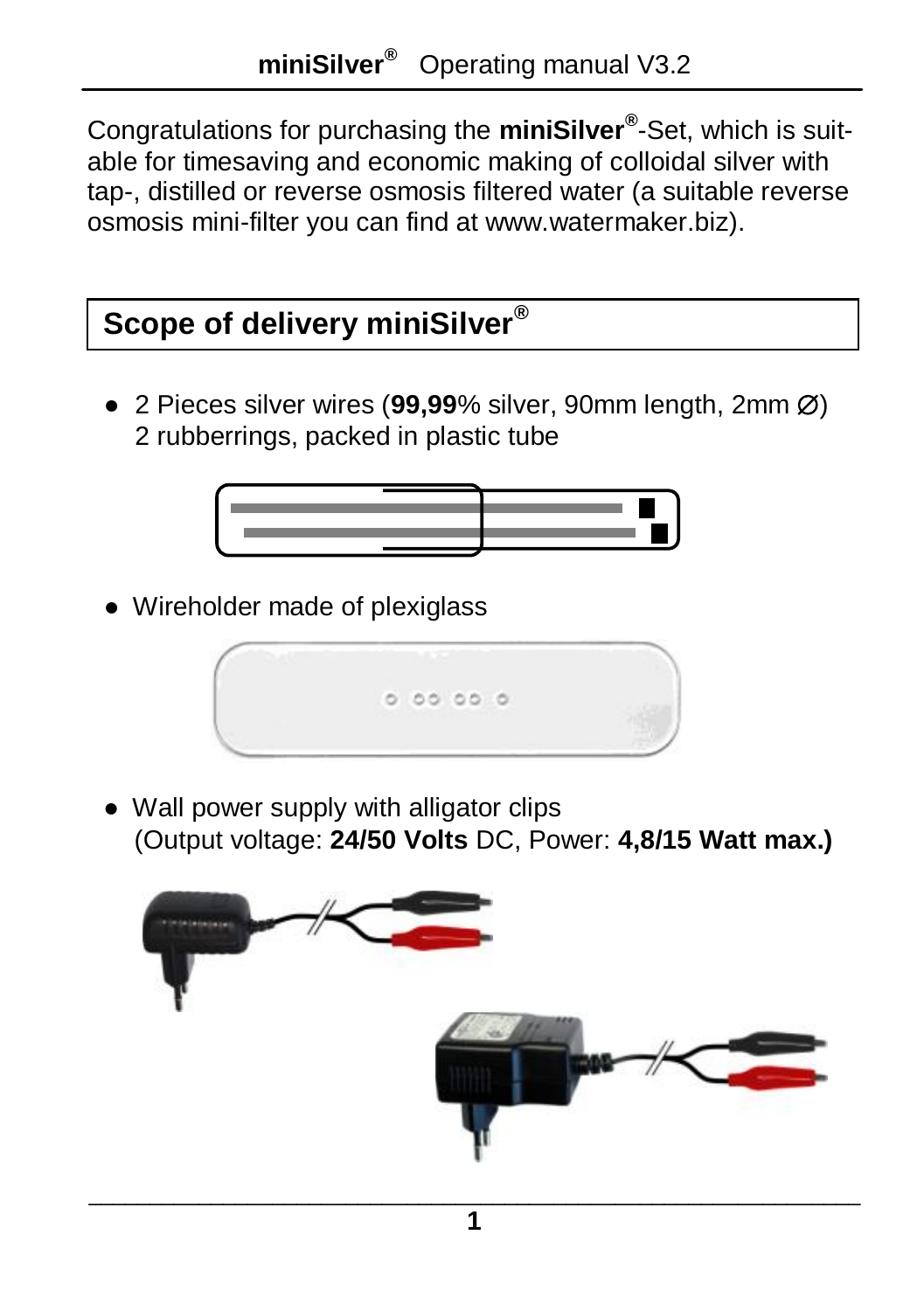# **General hints for use**

- Keep silver wires in plastic tube.
- Remove black coverings from silver wires before making colloidal silver. Use a kitchen sponge or the like for cleaning.
- Change from making to making the polarity on the wires, so that they alternately change colour into black. Thus the wires will wear away equally. Red alligator is the positive pole (+), black is the negative pole  $(-)$ .
- Avoid conatct (short circuit) bewteen wires or alligator clips, as this will stop production of colloidal silver.
- The wall power supply is protected against overload and short circuit.
- After finishing production of colloidal silver, pull the power supply out of the power outlet. **Prevent the device from getting in contact with water!**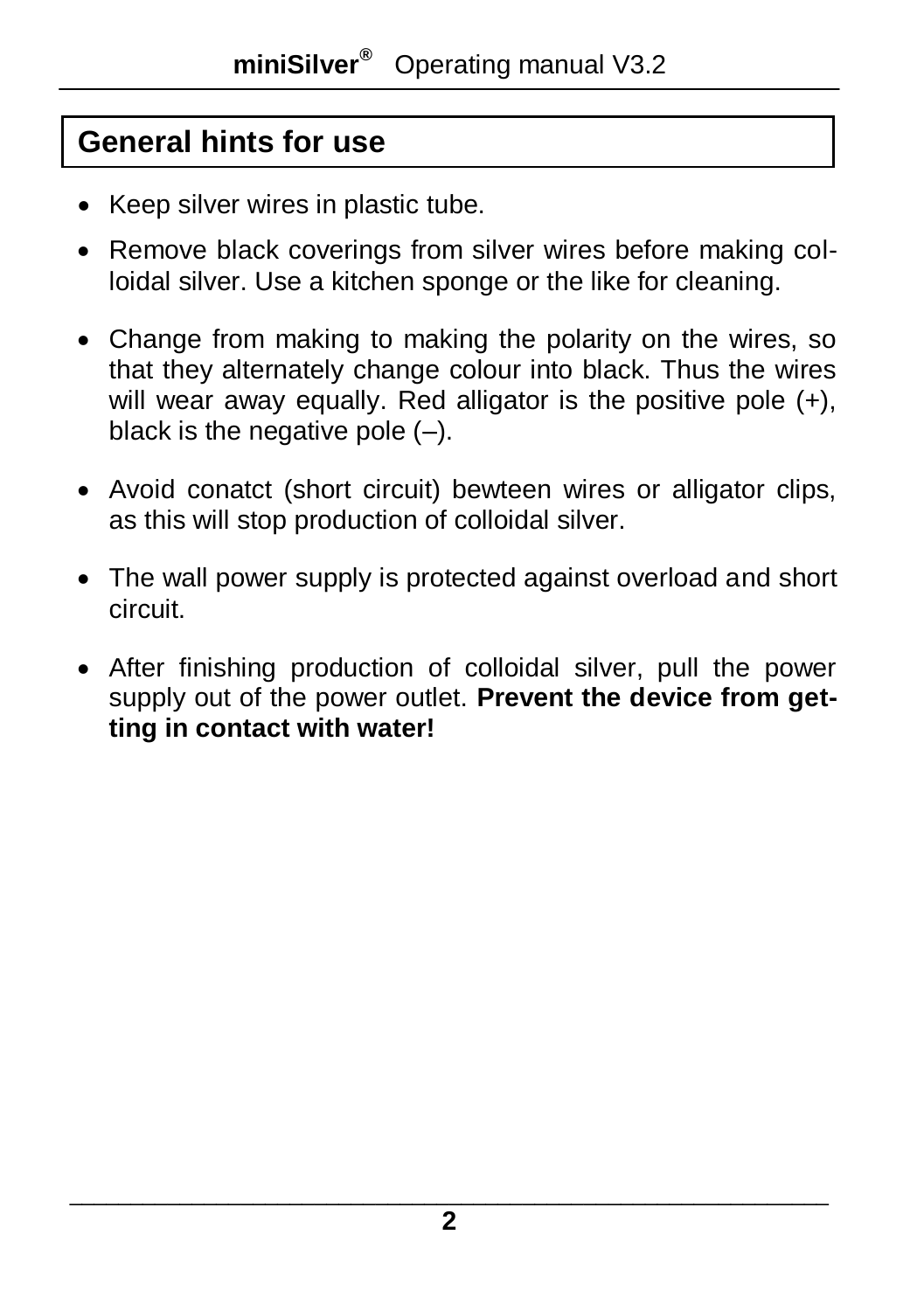# **Procedure to make colloidal silver**

**1.)** Move a rubber ring above the end of every silver wire:



#### 2.) Making in a glass of water (ca. 200ml):

Put the silver wires through the outer boreholes, until the rubber rings bear on the holder.

#### **Making in a bottle:**

use the inner boreholes of the wireholder.

- **3.)** Clip each alligator cilip above the rubber ring on the silver wire.
- **4.)** Lay the wireholder onto the glass or bottle filled with water, whereas both silver wires should dip as deep as possible into the water.
- **5.)** Plug the wall power supply in a wall outlet instantly the making of colloidal silver starts.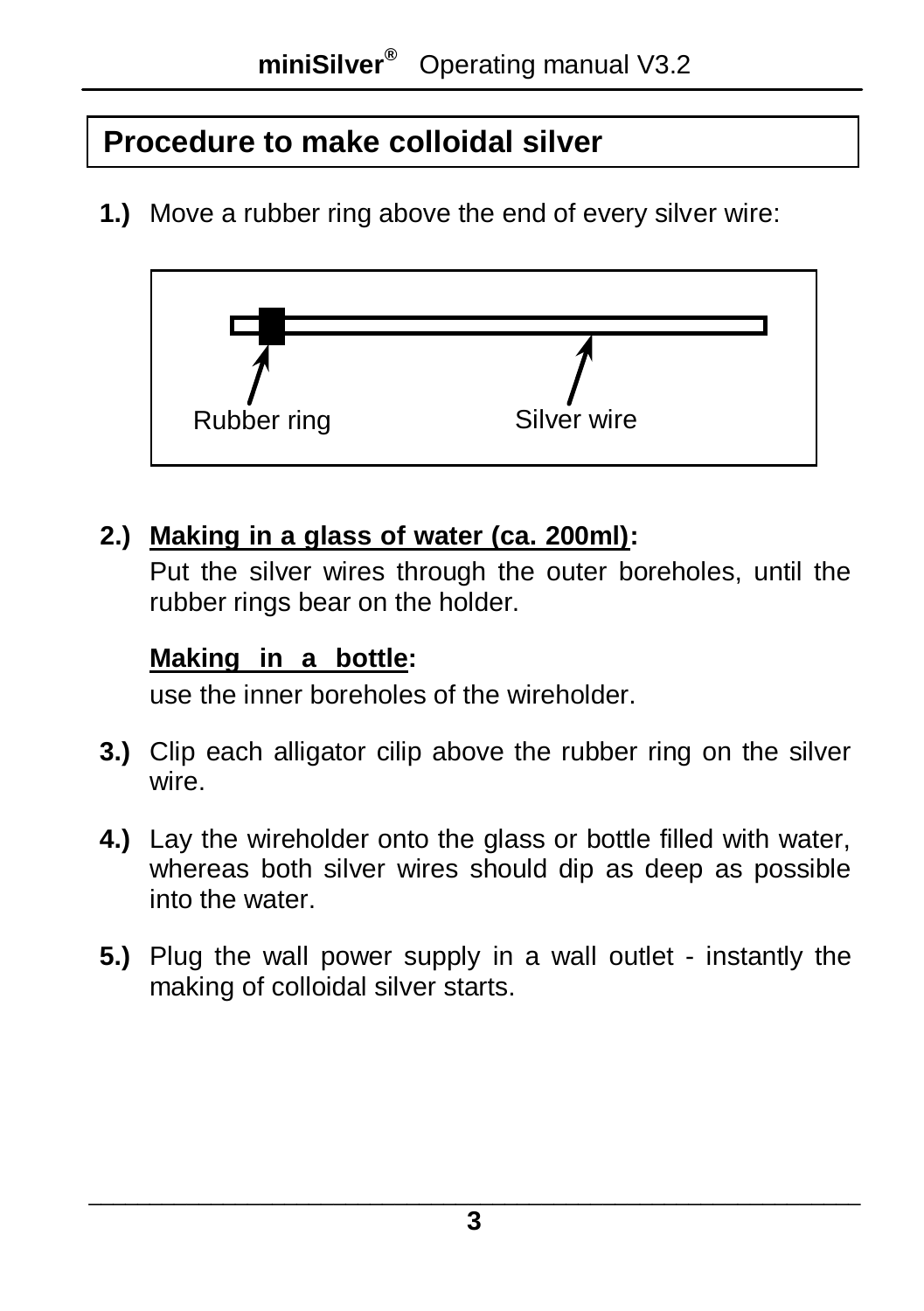#### **6.)** Finish production depending on water quality:

#### **(a) Tap water:**

After about 3 / 0.5 minutes there will be milky-white clouds in the water. Stop production by **pulling the adaptor**  of the wall plug.

## **(b) Distilled water:**

After 10-20 (24V) / 3-5 (50V) minutes a silver ion cocentration of apprx. 10 ppm is reached. There is no or just a slight clouding, respectively yellow colouring but this doesn't mean a deterioration of quality. **Pull the adaptor out of the wall plug.**

## **Frequent questions**

#### **How long must the miniSilver device run to achieve a certain ppm concentration?**

The ppm concentration (1 colloid particle on 1 million water molecules) depends on many factors. A detailed measurement of the concentration of non-conducting colloids is only optically (laboratory) possible. For use at home: wait until you get a slightly metallic taste (not too strong). To accurately reproduce this quality, the following parameters should be determined:

1. Water conductivity (500-400 uS). The smaller, the longer it takes, the finer the particles may remain.

- 2. Amount of water (around 200 ml).
- 3. Temperature (20-80° C) the higher, the faster.
- 4. Voltage (50 V act twice as fast as 24 V).
- 5. Time (5-60 min).